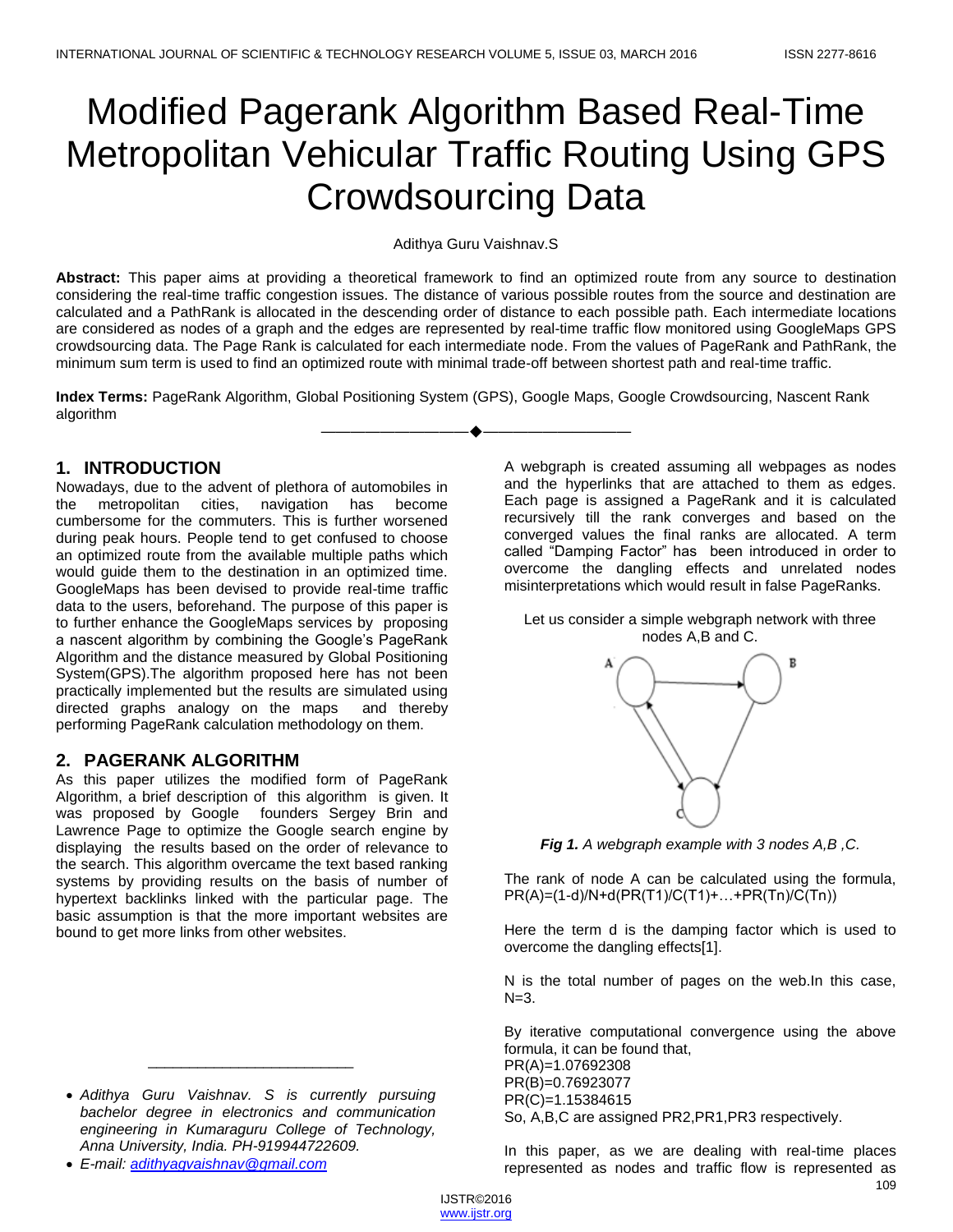edges, we use the term Locational Page Rank(LPR) to set the rank for the intermediate locations connected in the map. Moreover, during the calculation of LPR, we use Markov chain transition matrix as dangling effects are negligible in the road map where we are going to perform LPR calculations.

### **3. GLOBAL POSITIONING SYSTEM**

GPS is a space based navigation system which uses satellites to provide location and time information in all weather conditions. It is operated by the Department of Defence of the U.S. Government. This technology relies on satellite data for accurate determination of any location. It consists of satellites, control and monitor stations and receivers. Approximately, three satellites are needed to estimate the 2D position of a particular location on the map. For accurate calculations four or more satellites are required[2]. There are three segments in GPS, Space segment: This consists of 24 satellites oribiting the earth at an altitude of 11,000 nautical miles. Control segment: This consists of control and monitor rooms installed at various places in the U.S. and they help in the accurate determination of the locations. Any discrepancies between the actual orbits and the predicted orbits are transmitted to the satellites. The satellites can broadcast these corrections along with timing data and position so that the GPS receiver can precisely establish the location of each of the satellite it is tracking. User segment: GPS is used for both military purposes as well as civilian uses such as surveying, mapping, timing and navigational purposes.



*Fig 2. An overview of GPS segments.*

Using this technology, the distance between each successive node sets are calculated. For instance let the co-ordinates of node 1 be (x1,y1,z1) and that of node 2 be  $(x2,y2,z2)$ 

The distance is calculated using the following Euclidean formula[3],

Distance=  $[(x1-x2)^{2}+(y1-y2)^{2}+(z1-z2)^{2}]^{1/2}$ 

Once the node to node distances are calculated, the total path weight may be obtained by adding the individual nodenode values.

## **4. GOOGLE CROWDSOURCING**

Google Crowdsourcing is a phenomenon employd in the Google Traffic feature of the maps services and it displays the real-time traffic conditions of major roads and highways of over 50 countries.This works by analyzing the GPSdetermined locations transferred to Google by a large number of handheld devices.Google calculates the live traffic by calculating the speed of users along the length of a road[4]. One of the commonly used methods of crowdsourcing is trilateration in which the precise location of the user is determined by the time delay in signals sent by the concerned cellular phone to three or more surrounding base stations. There is an "Opt-out" option in which the users can refrain themselves from sending their location information to Google[5]. However, it is the policy of the company to maintain the anonymity of the location and speed of the individual user.



*Fig 3. Trilateration for determining the location.*

In real-time, Google Traffic represents different traffic conditions using different colors so that the commuter gets a prescient idea about the traffic.



*Fig 4. Real-time traffic data of Chennai city from Google Maps.*

A covered overlay appears on top of major roads in the maps.The green color represents normal speed of traffic,the yellow color represents slower traffic conditions, the red color denotes congestion while a dark red color specifies nearly stopped conditions. This data is used to provide the hyperlink kind of information to calculate the Locational PageRank scheme .

## **5 PROPOSED ALGORITHM**

#### **5.1 Procedure**

- i. Calculate the various paths through which the destination may be reached from the source.
- ii. The distance between each pair of successive nodes is determined from the GPS data.
- iii. The total distance of each path is determined by summing the various distance values along the path[8].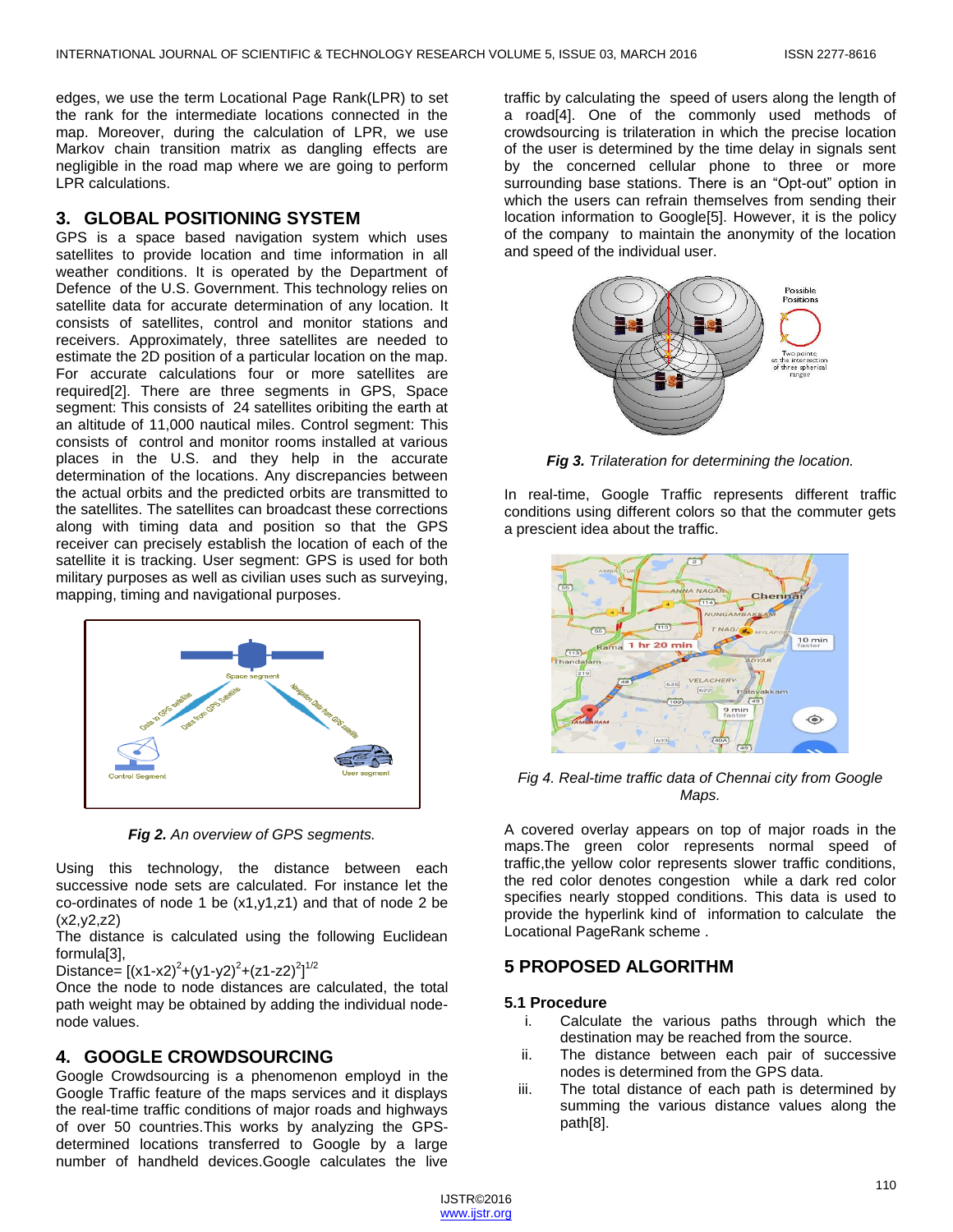- iv. Provide Path Rank(PaR) for each route in the descending order,i.e the longest path gets the highest PathRank.
- v. Obtain the live traffic information from the GoogleMaps which utilizes crowdsourcing technique in order to calculate the traffic density.
- vi. The intermediate locations act as nodes and a mechanism similar to PageRank Algorithm is utilized to calculate the LPR for each node.
- vii. The Nascent Rank(NR) is obtained by summing the PathRank along with successive values of LPR along the path.
- viii. The path with the least value of NR will give the optimized route with minimal tradeoff.
- ix. If two or more paths have the same NR value,the route is selected using arbitration.

#### **5.2 Locational PageRank and Nascent Rank**

These are the relatively new terms introduced in this paper. Locational PageRank is calculated using a Markov chain transition probability matrix[6]. At a particular location(node), if the road splits into two or more paths,the probability table is filled according to the traffic congestion level. The path with more denser traffic is assigned a higher probability while relatively lower density path is assigned a lower probability. In real-time maps, the path with overall higher values of red patches get the maximum probability value in the transition table followed by yellow and green patches in order. During calculation of LPR, the map is considered as bidirectional undirected graph.This is similar to the back hyperlink concept of original PageRank algorithm. Let the transition probability be X. This term is multiplied with an equal probability matrix A. Next, this AX term is further multiplied with X to obtain  $X^2$ A. Now in the next iteration this squared term is further multiplied with X to get cubed term  $A(A<sup>2</sup>X)=X<sup>3</sup>A$ . This step is repeated continuously until convergence takes palce.The converged value will yield the final LPR value. Nascent Rank is the final product of any route in this algorithm.It is calculated using the PaR value summed up with the additive LPR value from nodes covering the source to destination.  $NR = PaR + \sum LPR$  along the path.

#### **5.3 Arbitration**

It is possible for two or more paths to get the same Nascent Rank value after calculation. This situation can be arbitrated by notifying the driver through the GPS Map.Ther are two probabilities.

- Some NRs may comprise higher values of LPR for lower value of PaR. The commuter who is willing to travel along the shortest path irrespective of the traffic conditions may choose this path.
- Some NRs may comprise lower values of LPR for higher value of PaR. The commuter who prefers to travel in a less congested path thereby trading it off with longer distances may prefer this path.

#### **6 ILLUSTRATION**

This algorithm is illustrated using a real-time traffic map of Chennai City during peak hour.



*Fig 5.1. Route 1 between Tambaram and Beach station via T Nagar.*







*Fig 5.3. Route 3 between Tambaram and Beach station via Mylapore.*

#### **6.1 PathRank Calculation**

PathRank is based on the total distance of each path[9] and the path with the maximum distance gets the highest rank.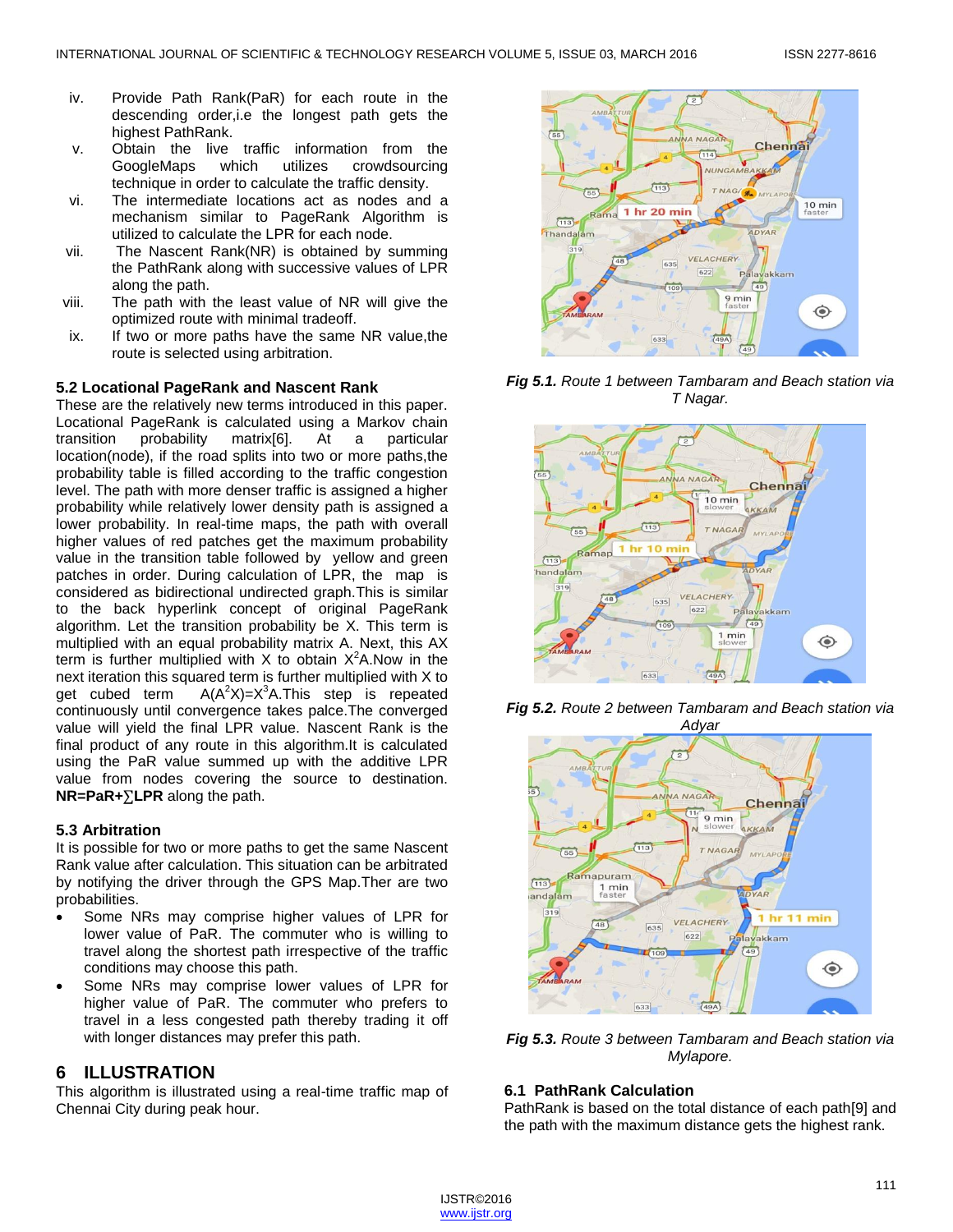#### *TABLE 1 ROUTE 1: VIA T NAGAR*

| From          | Till                 | Distance(in Km) |
|---------------|----------------------|-----------------|
| Tambaram      | Pond's Signal        | 5.4             |
| Pond's signal | Raj Bhavan           | 13              |
| Raj Bhavan    | Parrys               | 13              |
| Parrys        | <b>Beach Station</b> |                 |

*Total distance: 32.4 Km*

*TABLE 2 ROUTE 2: VIA ADYAR*

| From           | Till                 | Distance(in Km) |
|----------------|----------------------|-----------------|
| Tambaram       | Pond's Signal        | 5.4             |
| Pond's signal  | Madhya Kailash       | 10              |
| Madhya Kailash | Parrys               | 12              |
| Parrys         | <b>Beach Station</b> |                 |

*Total distance: 28.4 Km*

*TABLE 3 ROUTE 3: VIA MYLAPORE*

| From           | Till                 | Distance(in Km) |
|----------------|----------------------|-----------------|
| Tambaram       | Pond's Signal        | 5.4             |
| Pond's signal  | Raj Bhavan           | 13              |
| Raj Bhavan     | Madhya Kailash       | 2.2             |
| Madhya Kailash | Parrys               | 12              |
| Parrys         | <b>Beach Station</b> |                 |

*Total distance: 33.6 Km*

From the aforementioned data,it can be inferred that the Route 3 is the longest followed by Route 1 and Route 2.

*TABLE 4 PATHRANK ASSIGNMENT*

| Route 1 | PaR <sub>2</sub> |
|---------|------------------|
| Route 2 | PaR              |
| Route 3 | PaR <sub>3</sub> |

#### **6.2 Locational PageRank Calculation**

LPR is calculated for the following map using Markov chain transition probability.



*Fig 6. Route Map with locations represented as nodes.*

From this map, we obtain two graphs. The first graph provides the information regarding nodal connections.The second graph signifies the real-time traffic flow. Although the second graph is directed,it is considered as an undirected bidirectional graph during the construction of the transition probability matrix.



*Fig 7. Graphical representation of the map data*



*Fig 8. Graphical representation of the map with traffic flow information.*

In the above picture, the blue data of the map is not represented.It is not included in the calculation of the transition matrix as it signifies clear traffic conditions. For the accurate estimation of the probability matrix from the color data available, image processing techniques have to be implemented in the real-time system.However,for theoretical calculations,the graphical traffic flow is sufficient.The parts of the graph with red color is assigned higher probabilities than their yellow counterparts. Markov chain transition matrix[7] is denoted by X,

|     | 0.4 | 0.3 | 0   |
|-----|-----|-----|-----|
| 0.4 | 0   | 0.2 | 0.7 |
| 0.6 | 0.1 | 0   | 0.7 |
|     | 0.5 | 0.5 |     |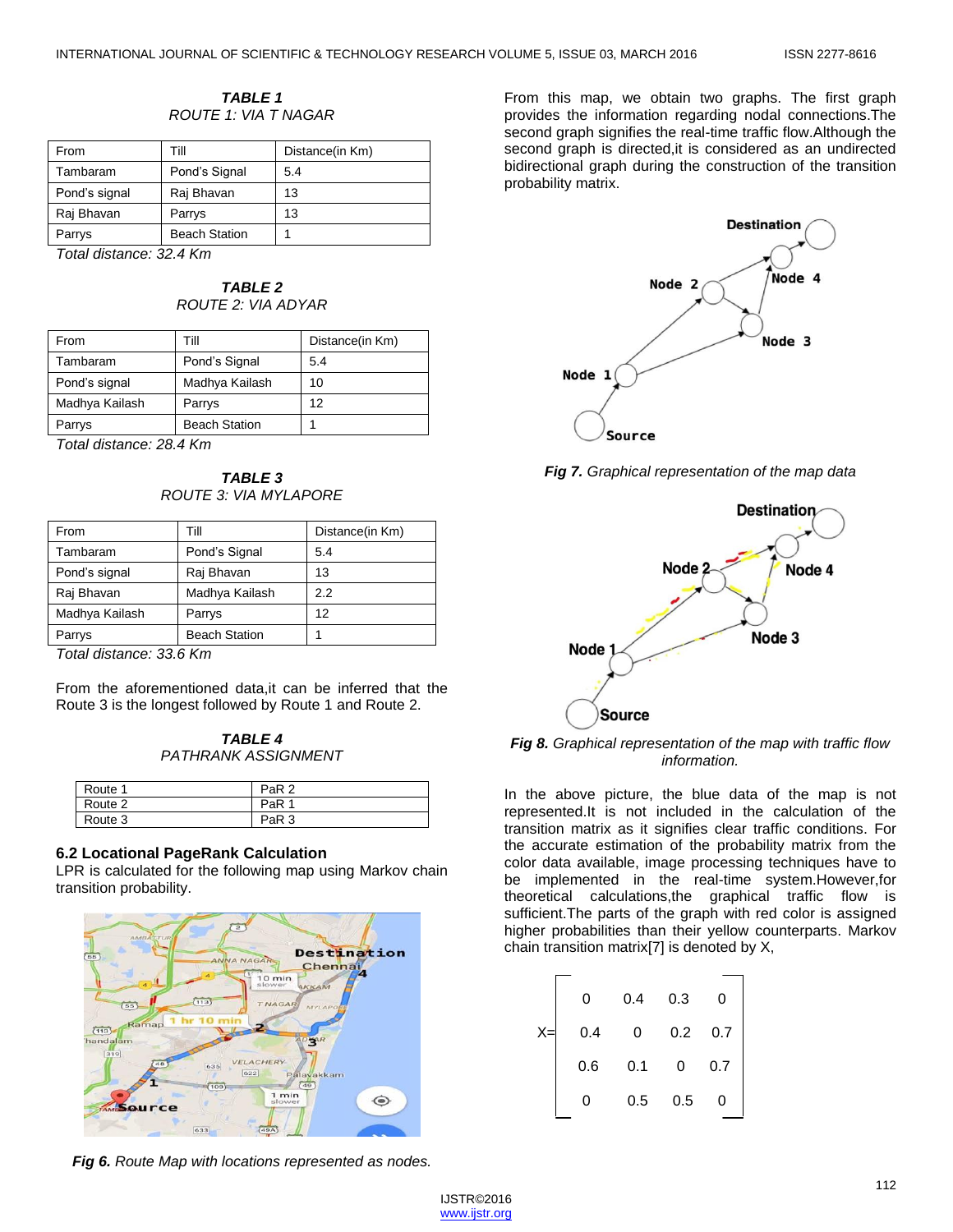During the first iteration, the matrix  $X$  is multiplied with an equal probability 4x1 matrix A.The first column is assigned a probability of 0.4 for A to B and 0.6 for A to C as the path from A to C appears to be more congested than that of to B.



First iteration,



Second iteration,





 $X(X^2A)=X^3A$ 



Fourth iteration,

 $X(X^3A)=X^4A$ 

0.19405



Fifth iteration,

$$
X(X^4A)=X^5A
$$

| $X^5A =$ | 0.19494 |
|----------|---------|
|          | 0.31158 |
|          | 0.22881 |
|          | 0.27216 |

Sixth iteration,



The matrix converges after the sixth iteration. So this matrix gives the final probability results.

Now the LPR is assigned as per the probability.

*TABLE 5 LPR DETERMINATION*

| Node 1 | LPR 1(0.1945) |
|--------|---------------|
| Node 2 | LPR 4(0.3122) |
| Node 3 | LPR 2(0.2283) |
| Node 4 | LPR 3(0.2719) |

**6.3 Nascent Rank Calculation**

For route 1, PathRank=2 Summative LPR=1+4+3=8 As NaR=PaR+∑LPR, Nascent Rank=2+8=10 **NaR=10**

For route 2, PathRank=1 Summative LPR=1+4+2+3=10 As NaR=PaR+∑LPR,

IJSTR©2016 www.ijstr.org